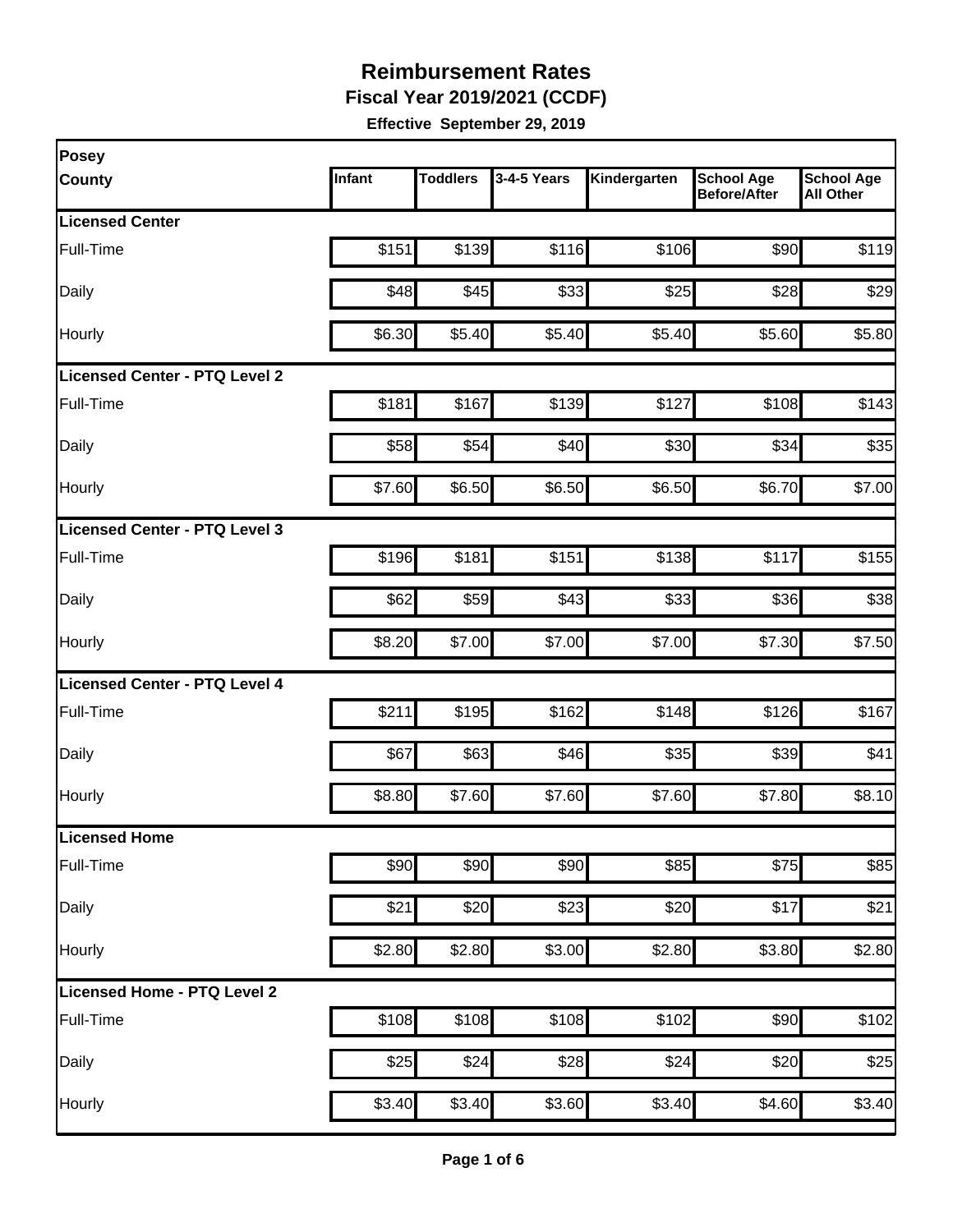**Fiscal Year 2019/2021 (CCDF)**

| Posey                                    |        |                 |                  |                    |                                          |                                       |
|------------------------------------------|--------|-----------------|------------------|--------------------|------------------------------------------|---------------------------------------|
| <b>County</b>                            | Infant | <b>Toddlers</b> | 3-4-5 Years      | Kindergarten       | <b>School Age</b><br><b>Before/After</b> | <b>School Age</b><br><b>All Other</b> |
| Licensed Home - PTQ Level 3              |        |                 |                  |                    |                                          |                                       |
| Full-Time                                | \$117  | \$117           | \$117            | \$111              | \$98                                     | \$111                                 |
| Daily                                    | \$27   | \$26            | \$30             | \$26               | \$22                                     | \$27                                  |
| Hourly                                   | \$3.60 | \$3.60          | \$3.90           | \$3.60             | \$4.90                                   | \$3.60                                |
| Licensed Home - PTQ Level 4              |        |                 |                  |                    |                                          |                                       |
| Full-Time                                | \$126  | \$126           | \$126            | \$119              | \$105                                    | \$119                                 |
| Daily                                    | \$29   | \$28            | \$32             | \$28               | \$24                                     | \$29                                  |
| Hourly                                   | \$3.90 | \$3.90          | \$4.20           | \$3.90             | \$5.30                                   | \$3.90                                |
| <b>Registered Ministry</b>               |        |                 |                  |                    |                                          |                                       |
| Full-Time                                | \$90   | \$90            | \$79             | \$76               | \$50                                     | \$79                                  |
| Daily                                    | \$19   | \$14            | \$13             | \$13               | \$7                                      | \$14                                  |
| Hourly                                   | \$3.20 | \$3.10          | \$2.70           | \$2.80             | \$2.70                                   | \$2.70                                |
| <b>Registered Ministry - PTQ Level 1</b> |        |                 |                  |                    |                                          |                                       |
| Full-Time                                | \$121  | \$115           | \$98             | \$91               | \$70                                     | \$99                                  |
| Daily                                    | \$34   | \$30            | \$23             | \$19               | \$18                                     | \$22                                  |
| Hourly                                   | \$4.80 | \$4.30          | \$4.10           | \$4.10             | \$4.20                                   | \$4.30                                |
| <b>Registered Ministry - PTQ Level 2</b> |        |                 |                  |                    |                                          |                                       |
| Full-Time                                | \$181  | \$167           | \$139            | \$127              | $\overline{$}108$                        | \$143                                 |
| Daily                                    | \$58   | \$54            | \$40             | \$30               | \$34                                     | \$35                                  |
| Hourly                                   | \$7.60 | \$6.50          | \$6.50           | \$6.50             | \$6.70                                   | \$7.00                                |
| <b>Registered Ministry - PTQ Level 3</b> |        |                 |                  |                    |                                          |                                       |
| Full-Time                                | \$196  | \$181           | \$151            | \$138              | \$117                                    | \$155                                 |
| Daily                                    | \$62   | \$59            | $\overline{$}43$ | \$33               | \$36                                     | \$38                                  |
| Hourly                                   | \$8.20 | \$7.00          | \$7.00           | $\overline{$7.00}$ | \$7.30                                   | \$7.50                                |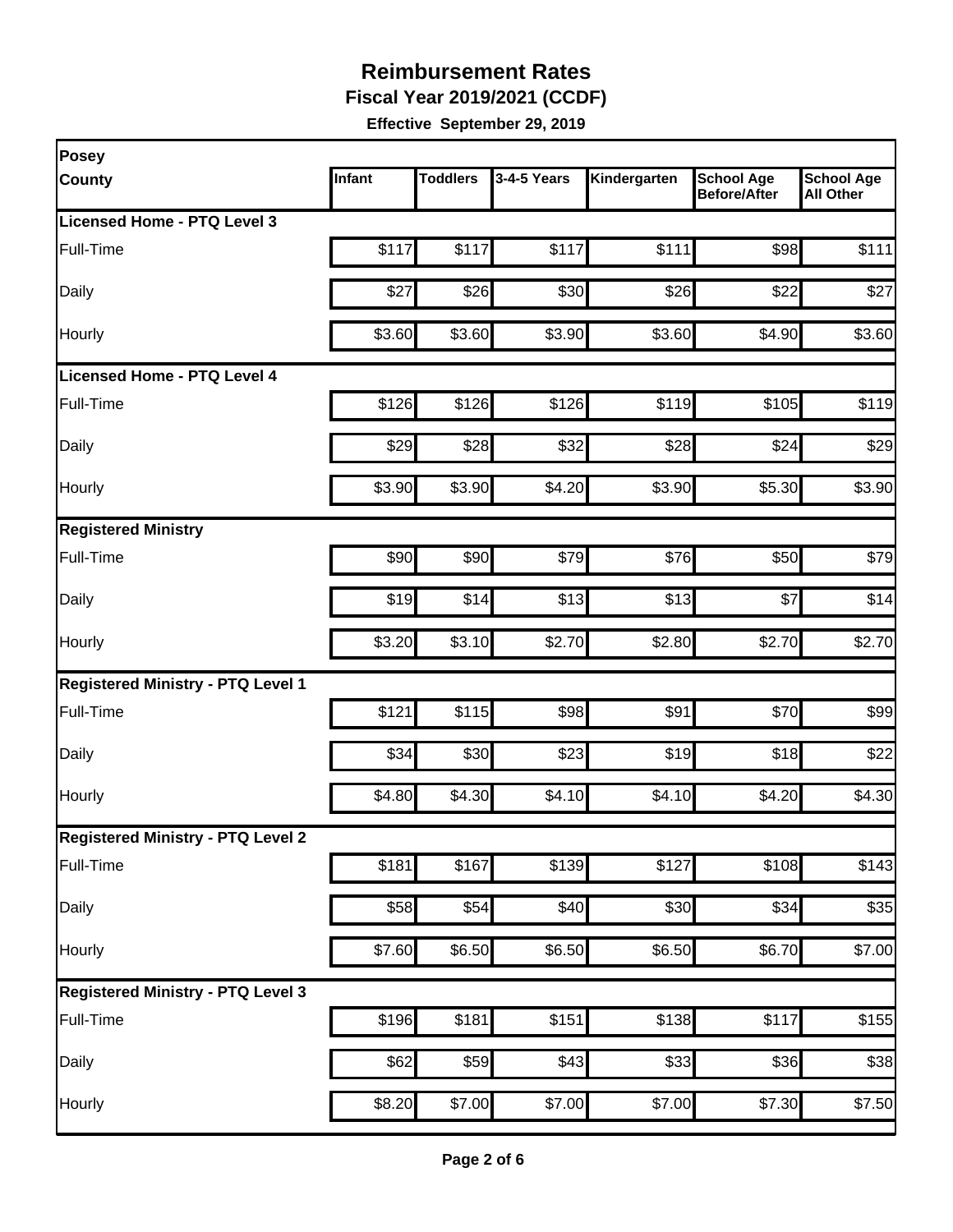**Fiscal Year 2019/2021 (CCDF)**

| Posey                                    |        |          |             |              |                                          |                                       |  |  |  |
|------------------------------------------|--------|----------|-------------|--------------|------------------------------------------|---------------------------------------|--|--|--|
| County                                   | Infant | Toddlers | 3-4-5 Years | Kindergarten | <b>School Age</b><br><b>Before/After</b> | <b>School Age</b><br><b>All Other</b> |  |  |  |
| <b>Registered Ministry - PTQ Level 4</b> |        |          |             |              |                                          |                                       |  |  |  |
| Full-Time                                | \$211  | \$195    | \$162       | \$148        | \$126                                    | \$167                                 |  |  |  |
| Daily                                    | \$67   | \$63     | \$46        | \$35         | \$39                                     | \$41                                  |  |  |  |
| Hourly                                   | \$8.80 | \$7.60   | \$7.60      | \$7.60       | \$7.80                                   | \$8.10                                |  |  |  |
| <b>Exempt Center</b>                     |        |          |             |              |                                          |                                       |  |  |  |
| Full-Time                                | \$90   | \$90     | \$79        | \$76         | \$50                                     | \$79                                  |  |  |  |
| Daily                                    | \$19   | \$14     | \$13        | \$13         | \$7                                      | \$14                                  |  |  |  |
| Hourly                                   | \$3.20 | \$3.10   | \$2.70      | \$2.80       | \$2.70                                   | \$2.70                                |  |  |  |
| <b>Accredited Exempt Center</b>          |        |          |             |              |                                          |                                       |  |  |  |
| Full-Time                                | \$160  | \$153    | \$128       | \$117        | \$97                                     | \$108                                 |  |  |  |
| Daily                                    | \$53   | \$50     | \$36        | \$28         | \$31                                     | \$32                                  |  |  |  |
| Hourly                                   | \$6.90 | \$5.90   | \$5.90      | \$5.90       | \$6.20                                   | \$6.40                                |  |  |  |
| <b>Exempt Home</b>                       |        |          |             |              |                                          |                                       |  |  |  |
| Full-Time                                | \$73   | \$67     | \$67        | \$67         | \$27                                     | \$67                                  |  |  |  |
| Daily                                    | \$16   | \$16     | \$15        | \$17         | \$7                                      | \$15                                  |  |  |  |
| Hourly                                   | \$2.10 | \$2.10   | \$2.10      | \$2.10       | \$2.10                                   | \$2.00                                |  |  |  |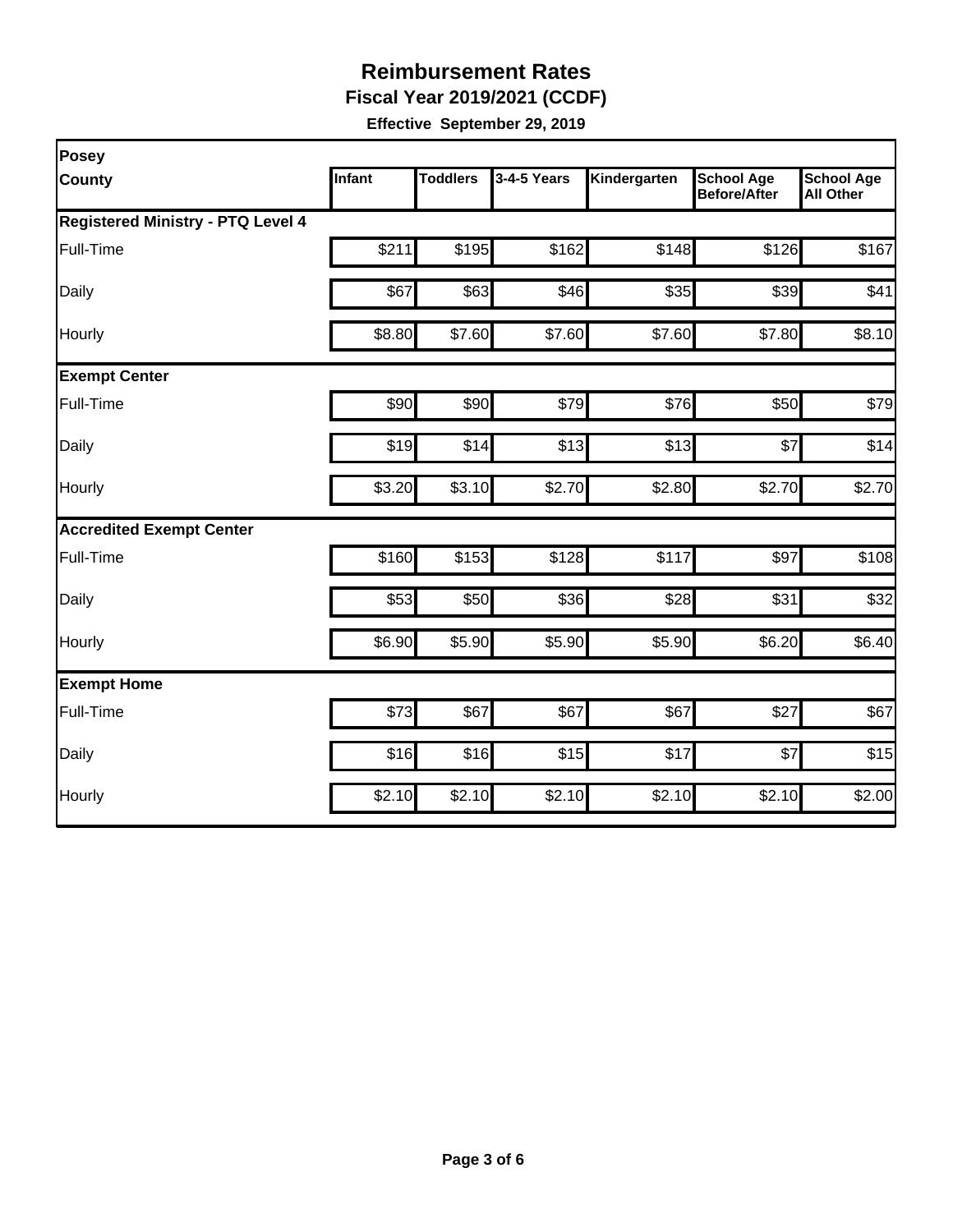**School Year 2019/2021 (OMW Pre-K)**

| Posey                         |        |                 |             |              |                                   |                         |
|-------------------------------|--------|-----------------|-------------|--------------|-----------------------------------|-------------------------|
| <b>County</b>                 | Infant | <b>Toddlers</b> | 3-4-5 Years | Kindergarten | <b>School Age</b><br>Before/After | School Age<br>All Other |
| Licensed Center - PTQ Level 3 |        |                 |             |              |                                   |                         |
| Full-Time                     |        |                 | \$166.10    |              |                                   |                         |
| Daily                         |        |                 |             |              |                                   |                         |
| Hourly                        |        |                 |             |              |                                   |                         |
| Licensed Center - PTQ Level 4 |        |                 |             |              |                                   |                         |
| Full-Time                     |        |                 | \$178.20    |              |                                   |                         |
| Daily                         |        |                 |             |              |                                   |                         |
| Hourly                        |        |                 |             |              |                                   |                         |
| Licensed Home - PTQ Level 3   |        |                 |             |              |                                   |                         |
| Full-Time                     |        |                 | \$128.70    |              |                                   |                         |
| Daily                         |        |                 |             |              |                                   |                         |
| Hourly                        |        |                 |             |              |                                   |                         |
| Licensed Home - PTQ Level 4   |        |                 |             |              |                                   |                         |
| Full-Time                     |        |                 | \$138.60    |              |                                   |                         |
| Daily                         |        |                 |             |              |                                   |                         |
| Hourly                        |        |                 |             |              |                                   |                         |
| VCP Ministry - PTQ Level 0    |        |                 |             |              |                                   |                         |
| Full-Time                     |        |                 | \$86.90     |              |                                   |                         |
| Daily                         |        |                 |             |              |                                   |                         |
| Hourly                        |        |                 |             |              |                                   |                         |
| VCP Ministry - PTQ Level 3    |        |                 |             |              |                                   |                         |
| Full-Time                     |        |                 | \$166.10    |              |                                   |                         |
| Daily                         |        |                 |             |              |                                   |                         |
| Hourly                        |        |                 |             |              |                                   |                         |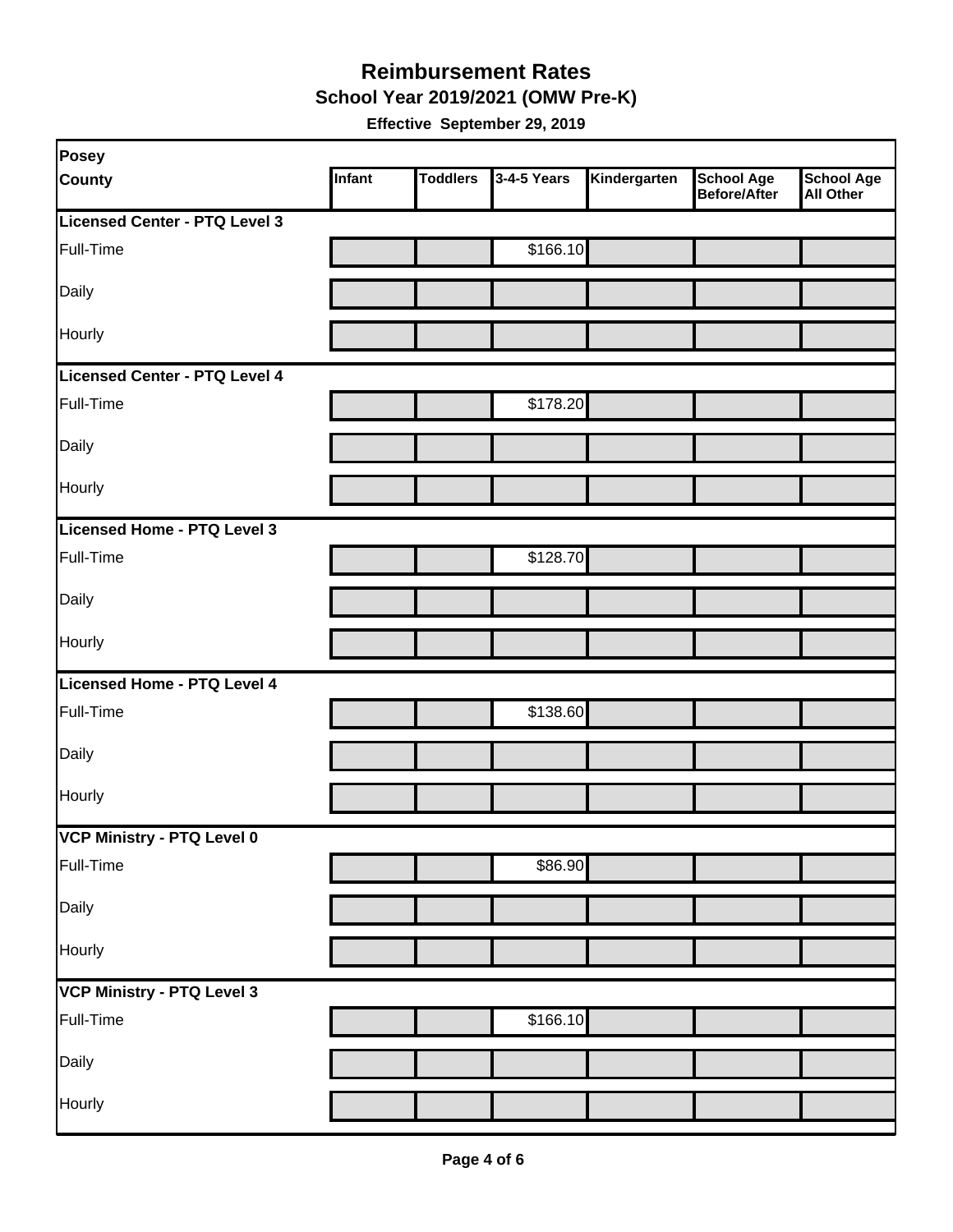**School Year 2019/2021 (OMW Pre-K)**

| Posey                                          |        |                 |             |              |                                          |                                       |  |  |
|------------------------------------------------|--------|-----------------|-------------|--------------|------------------------------------------|---------------------------------------|--|--|
| <b>County</b>                                  | Infant | <b>Toddlers</b> | 3-4-5 Years | Kindergarten | <b>School Age</b><br><b>Before/After</b> | <b>School Age</b><br><b>All Other</b> |  |  |
| <b>VCP Ministry - PTQ Level 4</b>              |        |                 |             |              |                                          |                                       |  |  |
| Full-Time                                      |        |                 | \$178.20    |              |                                          |                                       |  |  |
| Daily                                          |        |                 |             |              |                                          |                                       |  |  |
| Hourly                                         |        |                 |             |              |                                          |                                       |  |  |
| Private Accredited School - PTQ Level 0        |        |                 |             |              |                                          |                                       |  |  |
| Full-Time                                      |        |                 | \$127.60    |              |                                          |                                       |  |  |
| Daily                                          |        |                 |             |              |                                          |                                       |  |  |
| Hourly                                         |        |                 |             |              |                                          |                                       |  |  |
| Private Accredited School - PTQ Level 1        |        |                 |             |              |                                          |                                       |  |  |
| Full-Time                                      |        |                 | \$127.60    |              |                                          |                                       |  |  |
| Daily                                          |        |                 |             |              |                                          |                                       |  |  |
| Hourly                                         |        |                 |             |              |                                          |                                       |  |  |
| <b>Private Accredited School - PTQ Level 2</b> |        |                 |             |              |                                          |                                       |  |  |
| Full-Time                                      |        |                 | \$152.90    |              |                                          |                                       |  |  |
| Daily                                          |        |                 |             |              |                                          |                                       |  |  |
| Hourly                                         |        |                 |             |              |                                          |                                       |  |  |
| Private Accredited School - PTQ Level 3        |        |                 |             |              |                                          |                                       |  |  |
| Full-Time                                      |        |                 | \$166.10    |              |                                          |                                       |  |  |
| Daily                                          |        |                 |             |              |                                          |                                       |  |  |
| Hourly                                         |        |                 |             |              |                                          |                                       |  |  |
| Private Accredited School - PTQ Level 4        |        |                 |             |              |                                          |                                       |  |  |
| Full-Time                                      |        |                 | \$178.20    |              |                                          |                                       |  |  |
| Daily                                          |        |                 |             |              |                                          |                                       |  |  |
| Hourly                                         |        |                 |             |              |                                          |                                       |  |  |